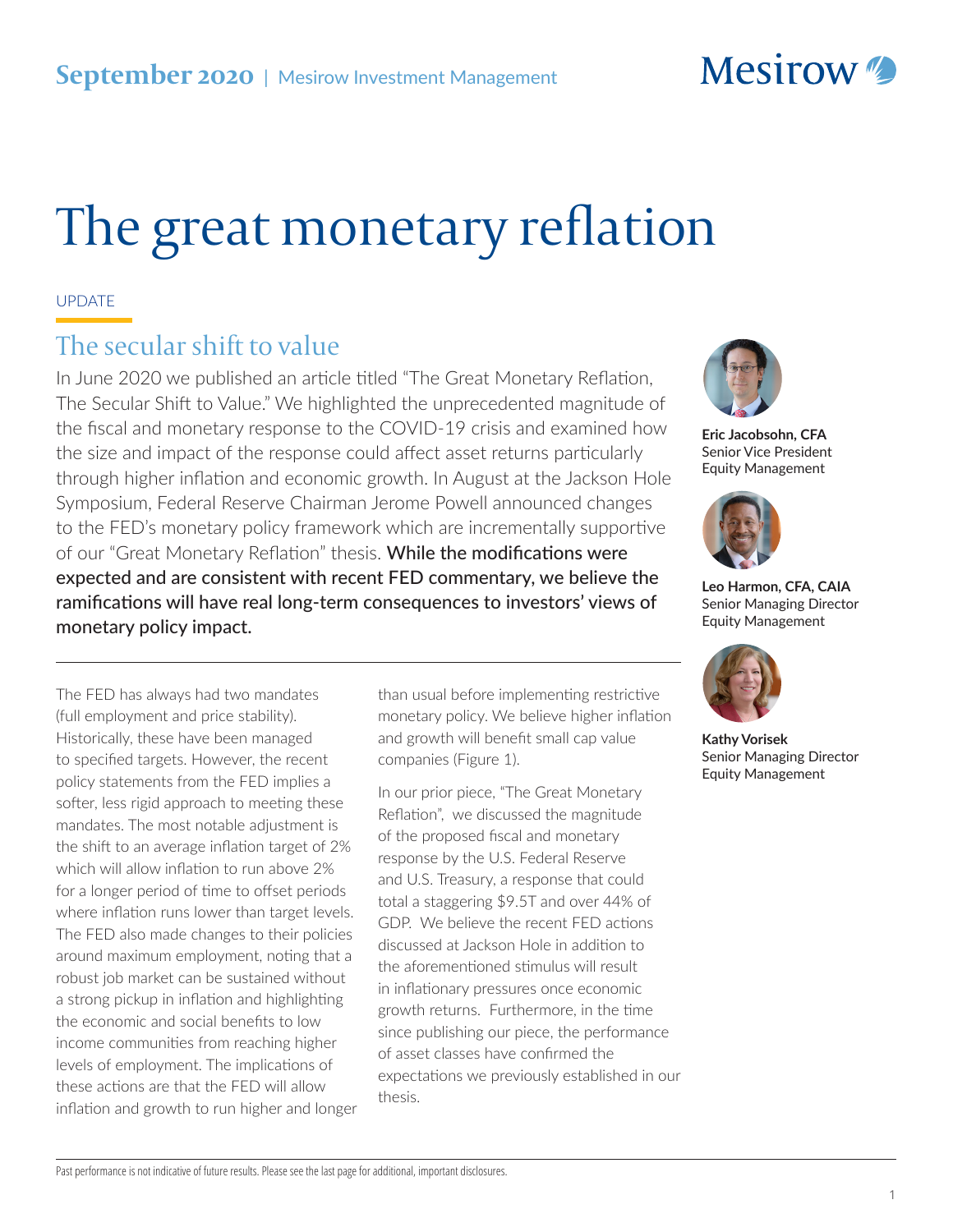Since the market bottom in early Spring of 2020, the CRY Commodity Index has increased 44% through August, moving higher along with the surge in M2 money supply while the US dollar is down about 10%. Real interest rates have fallen to roughly -1.5% as 5-year breakeven inflation expectations have risen, materially, from 0.2% in mid-March to 1.9% currently as a result of FED purchases keeping overall yields low (Figure 2).

#### FIGURE 1: **HIGHER GROWTH AND/OR INFLATION BENEFITS SMALL CAP VALUE AS OF JUNE 30, 2020**



Small Cap Value vs. Small Cap Growth – GDP



The above chart reflects Small Cap Value performance less Small Cap Growth performance in a variety of environments. Small Cap Value outperforms in years when inflation is greater than 2% and/or GDP is greater than 3%.

Source: Furey Research Partners, MFEM. Median Annual Relative Returns (1930-2017). Past performance is not indicative of future results.

FIGURE 2: **INFLATION VS. REAL RATES** -2%  $\Omega$ % 2% 3%  $-1%$ 1% Sep-18 Oct-18 Nov-18 Dec-18 Jan-19 Feb-19 Jul-20 Mar-20 Apr-19 May-19 Jun-19 Jul-19 Aug-19 Sep-19 Oct-19 Nov-19 Dec-19 Jan-20 Feb-20 May-20 Mar-19 Apr-20 Jun-20 Aug-20 - 5YR – Inflation - <del>- 5YR</del> – Real Rate Swar

Source: MFEM and Bloomberg. Past performance is not indicative of future results. Please see the disclosures at the end of this presentation for additional, important information and for benchmark/ index definitions. 2

While commodities have performed strongly, so have growth stocks as they are primarily long duration assets benefiting from weaker economic growth and lower real interest rates which has caused positive convexity in the price/earnings ratio in the market (Figure 3). Value stocks, contrarily, are short duration assets that benefit from faster economic growth, higher inflation, and higher interest rates so performance has been more mixed despite expectations for a bounce in GDP growth of 20%-30% in Q3-2020. For value stocks to outperform on a more consistent basis going forward, it is likely that expectations around inflation need to continue to rise and the economic recovery needs to be sustained for several quarters, resulting in higher interest rates that will result in more P/E compression for long duration assets. This could occur if the more relaxed FED policy on inflation and employment combined with higher fiscal spending transmits into the real economy and causes monetary velocity to normalize from long-term lows (Figure 4).

#### FIGURE 3: **IMPLIED P/E VS REAL 10YR YIELDS (ASSUMING STATIC RISK PREMIUM)**



Data as of June 30, 2020. Source: MFEM and Bloomberg. Past performance is not indicative of future results. Please see the disclosures at the end of this presentation for additional, important information and for benchmark/index definitions.

#### FIGURE 4: **MONEY SUPPLY GROWTH (LH) VS. MONETARY VELOCITY (RH) AS OF JUNE 30, 2020** • Money Velocity - Money Supply



Source: MFEM, Bloomberg and FTSE Russell. The S&P 500 is a stock market index that tracks the stocks of 500 large-cap U.S. companies. Past performance is not indicative of future results.